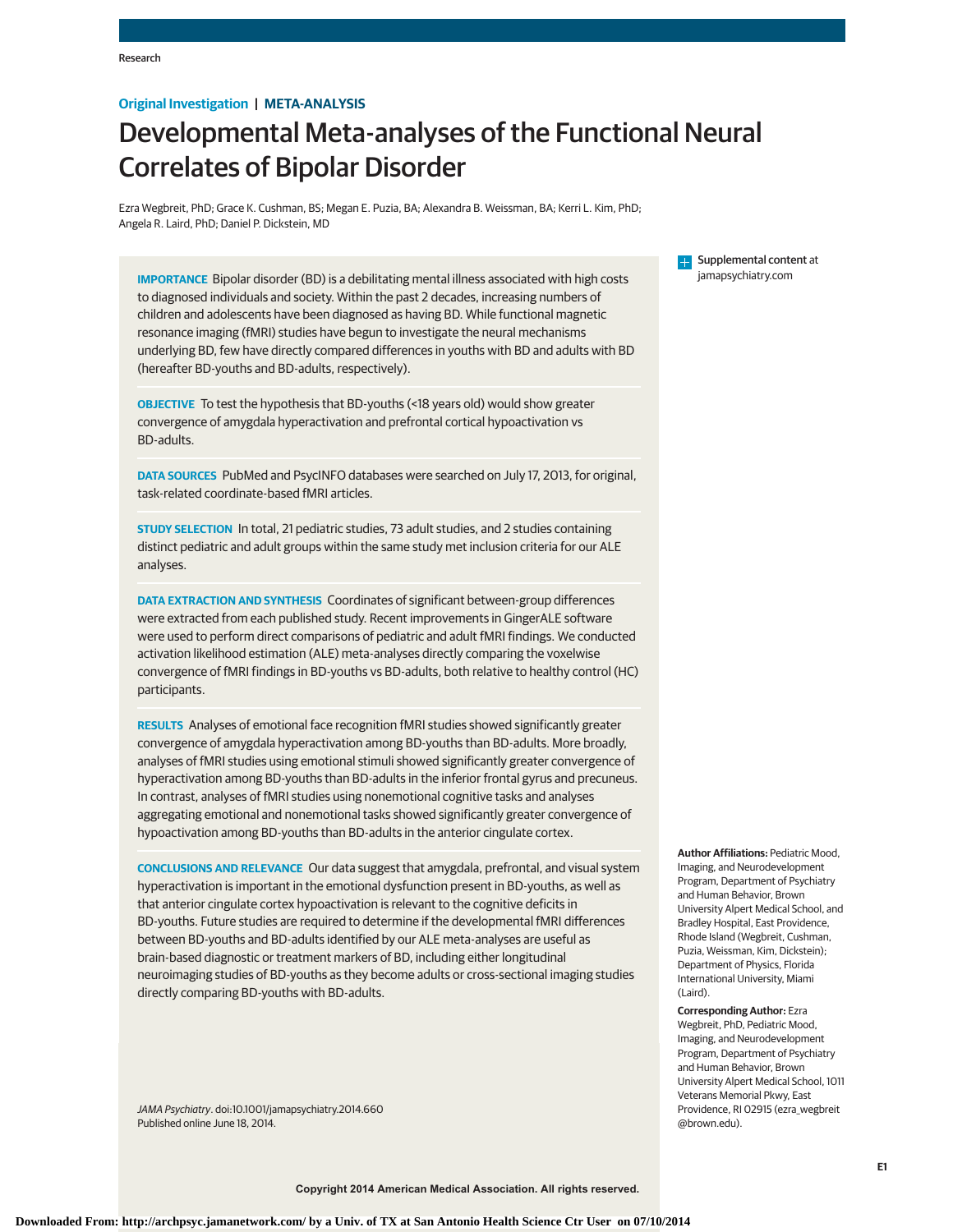ipolar disorder (BD) is among the most devastating psy-<br>thiatric illnesses affecting adults worldwide, with an es-<br>timated prevalence of 1% to 4%.<sup>1,2</sup> Despite our best psy-<br>chonharmacologic and psychotherapeutic treatment chiatric illnesses affecting adults worldwide, with an eschopharmacologic and psychotherapeutic treatments, BD is the most expensive mental health illness; it is twice as expensive as major depressive disorder, including total health care costs and lost productivity.<sup>3,4</sup> Ultimately, greater understanding of the neural dysfunction underlying BD is required to identify biologically based targets to improve the specificity and efficacy of our diagnostic and treatment strategies for BD.

Relatedly, BD in children and adolescents (hereafter BDyouths) has received increasing attention during the past 2 decades given that 20% to 40% of adults with BD (hereafter BDadults) report that their illness started during childhood or adolescence rather than adulthood.<sup>5,6</sup> Bipolar disorder is a burgeoning problem affecting youths, with approximately 20% of children and adolescents discharged from psychiatric hospitals in the United States in 2004 diagnosed as having BD.7 Not simply a psychiatric diagnostic trend, outpatient visits to practitioners of all specialties for pediatric BD diagnoses have also increased 40-fold during the same period.<sup>8</sup> This increase is international, with inpatient BD psychiatric diagnoses in German youths rising 68.5% from 2000 to 2007, outpacing the general rise in mental illness.<sup>9</sup> Despite our best treatments, BD exacts a considerable toll on youths, including psychosocial and academic impairment<sup>10-13</sup> and high rates of psychiatric hospitalization $14$  and suicide attempts.<sup>15</sup> Greater understanding of the underlying neural alterations in BD-youths could lead to novel biologically based diagnostic and treatment strategies.

These data raise an important question: are the neural alterations in BD-youths similar to those in BD-adults? To date, only 4 published task-related functional magnetic resonance imaging (fMRI) studies<sup>16-19</sup> have directly compared BDyouths and BD-adults in the same study. Specifically, Kim et al<sup>16</sup> found that BD-youths had greater amygdala activation during emotional face recognition than BD-adults. Weathers et al<sup>17</sup> found decreased anterior cingulate cortex (ACC) activation in BD-youths during failed response inhibition, while 1 year later Weathers et al<sup>18</sup> reported increased prefrontal cortex (PFC) activation during successful response switches. Adleman et al<sup>19</sup> found decreased fusiform activation in both BD-youths and BDadults during successful emotional face encoding. More such studies are needed to elucidate developmentally unique brain alterations among BD-youths vs BD-adults, but multigroup and longitudinal fMRI studies are inherently costly, and the latter require time to image BD-youths as they age, a process that cannot be expedited.

More broadly, fMRI studies in either BD-youths or BDadults have demonstrated alterations in a PFC-amygdalastriatal circuit modulating numerous domains, including emotional face recognition, response inhibition, cognitive flexibility, and working memory.<sup>20-28</sup> While important, these fMRI studies have inherent methodologic limitations, including small sample sizes that limit their generalizability and statistical power. Furthermore, variations in task design and implementation influence fMRI results even within singular psychological processes.

A novel approach to these limitations is an activation likelihood estimation (ALE) meta-analysis. ALE is a coordinatebased meta-analytic technique that uses the spatial coordinates and sample sizes from published studies to model the voxelwise convergence in activation (ie, how likely that region was truly implicated in that illness or process).<sup>29-31</sup> Leveraging large sample sizes across studies, ALE has greater power to detect the convergence of brain regions implicated in a particular disorder or psychological process, with reduced susceptibility to false positives, estimated at 10% to 20% in smaller individual fMRI studies.<sup>29,30</sup> ALE meta-analyses<sup>32-35</sup> have evaluated BD-adult fMRI data, but none have included pediatric data. Moreover, to our knowledge, none have leveraged recent improvements in ALEmethods enabling direct developmental comparisons of BD-youth with BD-adult data<sup>36,37</sup> as has been done in other neuropsychiatric disorders, including autism38 and attention-deficit/hyperactivity disorder.39

Therefore,we conducted the first developmental fMRI ALE meta-analysis in BD to date by directly comparing the convergence of neural alterations in BD-youths with BD-adults, while incorporating how both differed from healthy controls (HCs). Our primary analysis focused on emotional face processing, the most well-researched function in BD.<sup>16,20-22,40-42</sup> Based on a prior qualitative literature review, <sup>42</sup> we predicted greater convergence of amygdala hyperactivation in BD-youths than BDadults. Secondary analyses followed an emotional (eg, theory of mind and reward tasks) or nonemotional (eg, N-back and Go/NoGo) dichotomy from a prior BD-adult ALE study.<sup>32</sup> This tested the hypothesis that on emotional tasks PFC hypoactivation would be more implicated in BD-youths than BD-adults,<sup>42</sup> while for nonemotional tasks we hypothesized greater convergence of ACC hypoactivation in BD-youths than BD-adults.<sup>17</sup> Tertiary analyses compared BD-youths with BDadults across all fMRI studies.<sup>32,38,39</sup>

# Methods

### ALE Literature Search

This study did not use data from individuals because the data were all extracted from previously published studies and were based on group-level estimates, not individuals. Therefore, institutional review board approval and consent were not necessary. However, studies that were published previously would have already obtained institutional review board approval. As in prior developmental ALE meta-analyses, 38,39 we conducted literature searches first in PubMed and then in PsycINFO on the same day (July 17, 2013) using the terms *bipolar disorder* and *magnetic resonance imaging*. 32,38,39,43-45 Study inclusion criteria were original reports of task-related fMRI experiments and significant between-group differences between BD and HC participants reported in standard stereotactic coordinate space (Talairach or Montreal Neurological Institute).

Study exclusion criteria were applied. Excluded were duplicate samples, reviews or meta-analyses, participants whose age overlapped our pediatric and adult criteria, studies lacking between-group differences or stereotactic coordinates,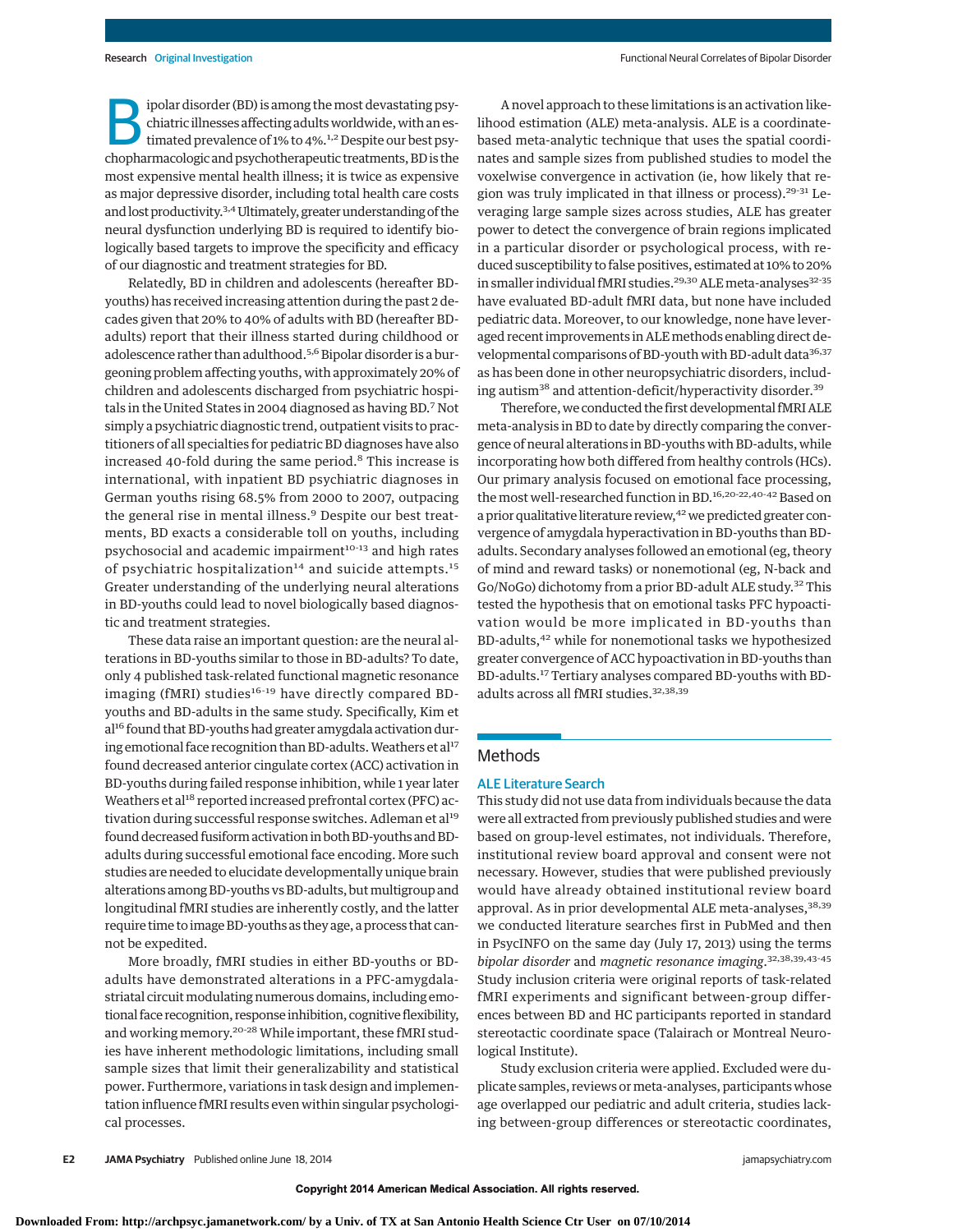### Figure 1. Flow Diagram of the Literature Search

| 1181 Studies Identified Across PubMed and PsycINFO Searches       |                                             |                                         |  |                                                                      |  |
|-------------------------------------------------------------------|---------------------------------------------|-----------------------------------------|--|----------------------------------------------------------------------|--|
| Category                                                          | <b>Total Excluded</b>                       |                                         |  |                                                                      |  |
| Structural analyses only (VBM, DTI, etc)                          |                                             | 448                                     |  |                                                                      |  |
| EEG/MEG, PET/SPECT, NIRS, or MRS studies                          | 106                                         |                                         |  |                                                                      |  |
| Nondata articles (reviews, meta-analyses, commentary, etc)        | 227                                         |                                         |  |                                                                      |  |
| Case reports                                                      | 118                                         |                                         |  |                                                                      |  |
| Not related to fMRI and/or BD                                     | 80                                          |                                         |  |                                                                      |  |
| Other (animal study, connectivity study, treatment study, no HCs) | 47                                          |                                         |  |                                                                      |  |
|                                                                   |                                             |                                         |  |                                                                      |  |
| Identified for Inclusion                                          |                                             | 155                                     |  |                                                                      |  |
| 3 Adult studies excluded for adult/child age overlap              |                                             |                                         |  |                                                                      |  |
|                                                                   | <b>Studies With</b><br>Pediatric<br>Samples | <b>Studies With</b><br>Adult<br>Samples |  | <b>Studies With</b><br><b>Both Pediatric</b><br>and Adult<br>Samples |  |
| Studies identified for inclusion                                  | 35                                          | 114                                     |  | 3                                                                    |  |
|                                                                   |                                             |                                         |  |                                                                      |  |
| Category                                                          | Excluded                                    | Excluded                                |  | Excluded                                                             |  |
| Duplicate publication                                             | 5                                           | 10                                      |  | 0                                                                    |  |
| Data not reported in stereotactic coordinates                     | 4                                           | 11                                      |  | 1                                                                    |  |
| No between-group BD vs HC differences                             | 3                                           | 14                                      |  | 0                                                                    |  |
| Functional connectivity study                                     | $\Omega$                                    | $\mathcal{L}$                           |  | $\Omega$                                                             |  |
| Missing either BD or HC group                                     | $\overline{2}$                              | 4                                       |  | <sup>0</sup>                                                         |  |
|                                                                   |                                             |                                         |  |                                                                      |  |
| Included in analyses                                              | 21                                          | 73                                      |  | $\overline{2}$                                                       |  |

BD indicates bipolar disorder; DTI, diffusion-tensor imaging; EEG/MEG, electroencephalography/ magnetoencephalography; fMRI, functional magnetic resonance imaging; HC, healthy control; MRS, magnetic resonance spectroscopy; NIRS, near-infrared spectroscopy; PET/SPECT, positron emission tomography/single-photon emission computed tomography; and VBM, voxel-based morphometry.

studies with other magnetic resonance imaging (MRI) data (eg, structural MRI, diffusion-tensor imaging, and functional connectivity), studies with no HC group or with HCs who were relatives of BD participants (eg, discordant-twin studies), and studies in which the term *bipolar* was used for high-risk samples or an unrelated context (eg, *bipolar electrodes*).

The first-level literature search yielded 1181 unique published articles, with 155 meeting initial inclusion criteria, including 3 four-group studies $16,17,19$  with separate BD-youth and BD-adult participant groups (Figure 1). Studies were categorized as having either pediatric (participant mean age plus 1 SD <18 years) or adult (participant mean age minus 1 SD ≥18 years) participants. This pediatric and adult cutoff is commonly used in research regulation, including institutional review boards, and has been used in prior developmental ALE meta-analyses where categorical rather than continuous comparisons of pediatric vs adult participants are required.38,39

After second-level review, 3 adult studies were excluded because their participants' ages crossed into our definition of pediatric samples (ie, in 2 studies<sup>46,47</sup> the participants' mean age minus 1 SD was less than 18 years, and in the third study<sup>48</sup> the age range of 16-50 years crossed this definition). Articles reporting results from separate tasks (eg, N-back and affective picture viewing<sup>28</sup>) and articles reporting distinct comparisons between BD and HC samples in different mood states (eg, euthymic BD vs HC and manic BD vs HC)<sup>40,41,49</sup> were entered as separate studies. Any ambiguities about whether studies met our criteriawere resolved by aconsensusdecision between the first (E.W.) and last (D.P.D.) authors, with consultation from coauthors. Study data (eg, coordinates and ages) were entered by the first author and were checked by the second author (G.K.C.).

#### Activation Likelihood Estimation

GingerALE software (version 2.3.1) from the BrainMap Project was used to conduct ALE meta-analyses of eligible studies.50 As with prior ALE studies, our meta-analyses were conducted in Talairach space,<sup>31,32,35</sup> with the Lancaster transformation applied to coordinates originally reported in Montreal Neurological Institute space.<sup>50,51</sup> For uniformity, Talairach coordinates derived from the transformation by Brett et al<sup>52</sup> were converted back to Montreal Neurological Institute space and then reconverted to Talairach space with the Lancaster transformation.32,35,50

ALE is a coordinate-based meta-analysis technique that models the voxelwise spatial convergence of activation foci gleaned from published studies after they aremodeled in common stereotactic space. Initial pairwise ALE analyses used random-effects methods to identify the convergence of hyperactivation in BD vs HC youths and HC adults (hereafter HCyouths and HC-adults, respectively) (ie, BD-youths > HC-youths and BD-adults > HC-adults) and the convergence of hypoactivation in BD vs HC (ie, HC-youths > BD-youths and HC-adults > BD-adults). To account for interstudy differences in sample size and preprocessingmethods (eg, spatial normalization), for each pairwise ALE comparison GingerALE computed voxelwise ALE values and smoothed them with a gaussian kernel whose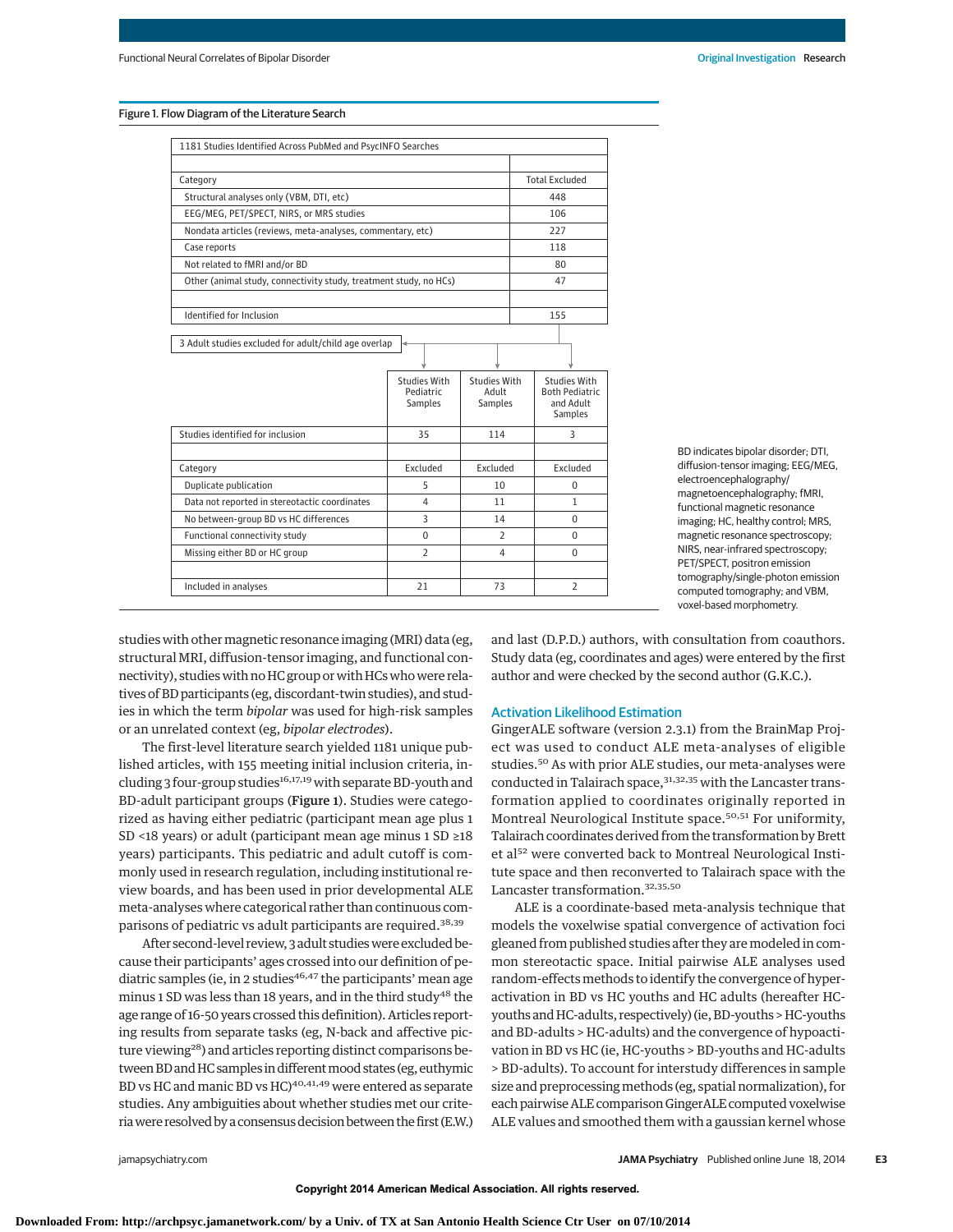full width at half maximum was set by an algorithm modeling the probability distribution of true locations based on empirical estimates of spatial uncertainty in neuroimaging experiments.<sup>37</sup> To be conservative, the smaller group size rather than the total study size (ie, BD plus HC) determined the full width at half maximum because some BD adult studies<sup>40,41,49</sup> contrasted one HC group with separate BD groups in different mood states. The Talairach Daemon determined the anatomical locations for significant ALE clusters.53

Then, developmental ALE analyses were conducted using subtraction contrasts of these pairwise analyses to directly compare BD-youths with BD-adults.36 We determined the regions with (1) greater convergence of hyperactivations in BDyouths than BD-adults (BD-youths > HC-youths minus BDadults > HC-adults), (2) greater convergence of hyperactivations in BD-adults than BD-youths (BD-adults > HC-adultsminus BDyouths > HC-youths), (3) greater convergence of hypoactivations in BD-youths than BD-adults (HC-youths > BD-youthsminus HC-adults > BD-adults), and (4) greater convergence of hypoactivations in BD-adults than BD-youths (HC-adults > BDadults minus HC-youths > BD-youths). To address multiple comparisons issues, all pairwise and developmental ALE analyses were thresholded at *P* < .05, whole-brain corrected, with a false discovery rate algorithm<sup>54</sup> using 10 000 *P* value permutations and a minimum cluster size of 200 mm<sup>3</sup>.

#### Analytic Plan

Our primary analysis focused on emotional face perception because it is among the most well-researched neural processes in BD16,20-24,40-42 (eTable 1 in the Supplement). To increase analytic power, as in prior ALE analyses with BD-adults, 33,34 we excluded studies with emotional faces incorporated in another task (eg, emotional Go/NoGo). Secondary ALE analyses grouped studies into either emotional or nonemotional categories.<sup>32</sup> Emotional studies were defined as those involving any emotionally valenced stimuli (eg, faces, pictures, and words), rewardbased tasks (eg, reversal learning), or mood inductions. Any other studies were defined as nonemotional. Tertiary exploratory ALE analyses aggregated all studies.<sup>32,38,39,43,45</sup>

# **Results**

### Study Statistics

We identified 21 pediatric studies (comprising 452 BD-youths and 421HC-youths), 73 adult studies (comprising 1495BD-adults and 1528 HC-adults), and 2 studies containing distinct pediatric and adult groups within the same study (comprising 45 BDyouths, 55 HC-youths, 45 BD-adults, and 64 HC-adults) meeting all inclusion criteria (Figure 1). Pediatric and adult studies did not differ in sample size  $(F_{1,98} = 0.16, P = .69)$ , percentage of female participants ( $F_{1,96}$  = 0.95,  $P$  = .33), or percentage of euthymic BD participants ( $t_{97}$  = 0.71,  $P$  = .48) (eTable 2 in the Supplement). There was a significant difference  $(t_{31.6} = 2.23,$ *P* = .03) in the mean (SD) percentage of BD participants taking medication (BD-youth 58.6% [38.3%] and BD-adult 77.4% [28.8%]), with more BD-adult studies having 100.0% of their sample taking medication (4 BD-youth and 26 BD-adult).

#### Primary ALE Meta-analyses: Emotional Face Perception

ALE analyses of emotional face perception included 6 pediatric (112 coordinates) and 24 adult (203 coordinates) studies. Pairwise analyses of pediatric studies showed that BD-youths had significant convergence of hyperactivation vs HC-youths in the right amygdala and parahippocampal gyrus, left inferior frontal gyrus (IFG), and left putamen. The BD-youths had significant convergence of hypoactivation vs HC-youths in the left middle occipital gyrus and right IFG (Table 1).

Pairwise analyses of adult studies showed that BD-adults had significant convergence of hyperactivation vs HC-adults in regions that included the left amygdala, bilateral striatum, and left IFG. The BD-adults had significant convergence of hypoactivation vs HC-adults in regions that included the bilateral amygdala, bilateral IFG, and left pregenual ACC (pgACC).

Developmental ALE analyses directly comparing BDyouths with BD-adults showed greater convergence of hyperactivation in BD-youths than in BD-adults in the right amygdala (Figure 2A). No areas showed significantly greater convergence of hyperactivation in BD-adults than in BDyouths, nor were there any significant between-group differences in the convergence of hypoactivation.

# Secondary Analyses: Emotional Paradigms

Analyses of emotional paradigms included 14 pediatric (194 coordinates) and 48 adult (356 coordinates) studies. Pairwise ALE analyses showed that BD-youths had significant convergence of hyperactivation vs HC-youths in the right amygdala and parahippocampal gyrus, left IFG, right medial frontal gyrus, and precuneus. The BD-youths had significant convergence of hypoactivation vs HC-youths in the left pgACC, right IFG, and middle occipital gyrus (Table 2).

Pairwise analyses showed that BD-adults had significant convergence of hyperactivation vs HC-adults in regions that included the left IFG, parahippocampal gyrus, and caudate. The BD-adults had significant convergence of hypoactivation in regions that included the bilateral amygdala, middle frontal gyrus, putamen, and right IFG.

Developmental ALE analyses showed greater convergence of hyperactivation in BD-youths than in BD-adults in the left IFG (Figure 2B) and precuneus (Figure 2C). No areas showed significantly greater convergence of hyperactivation in BD-adults than in BD-youths, nor were there any significant between-group differences in the convergence of hypoactivation.

# Secondary Analyses: Nonemotional Paradigms

Analyses of nonemotional paradigms included 10 pediatric (47 coordinates) and 34 adult (219 coordinates) studies. Pairwise ALE analyses did not identify any regionswhere BD-youths had significant convergence of hyperactivation vs HC-youths. However, BD-youths had significant convergence of hypoactivation vs HC-youths in the right caudate and pgACC.

Pairwise adult analyses showed that BD-adults had significant convergence of hyperactivation vs HC-adults in the bilateral precuneus, left pgACC, and right putamen. The BDadults also had significant convergence of hypoactivation vs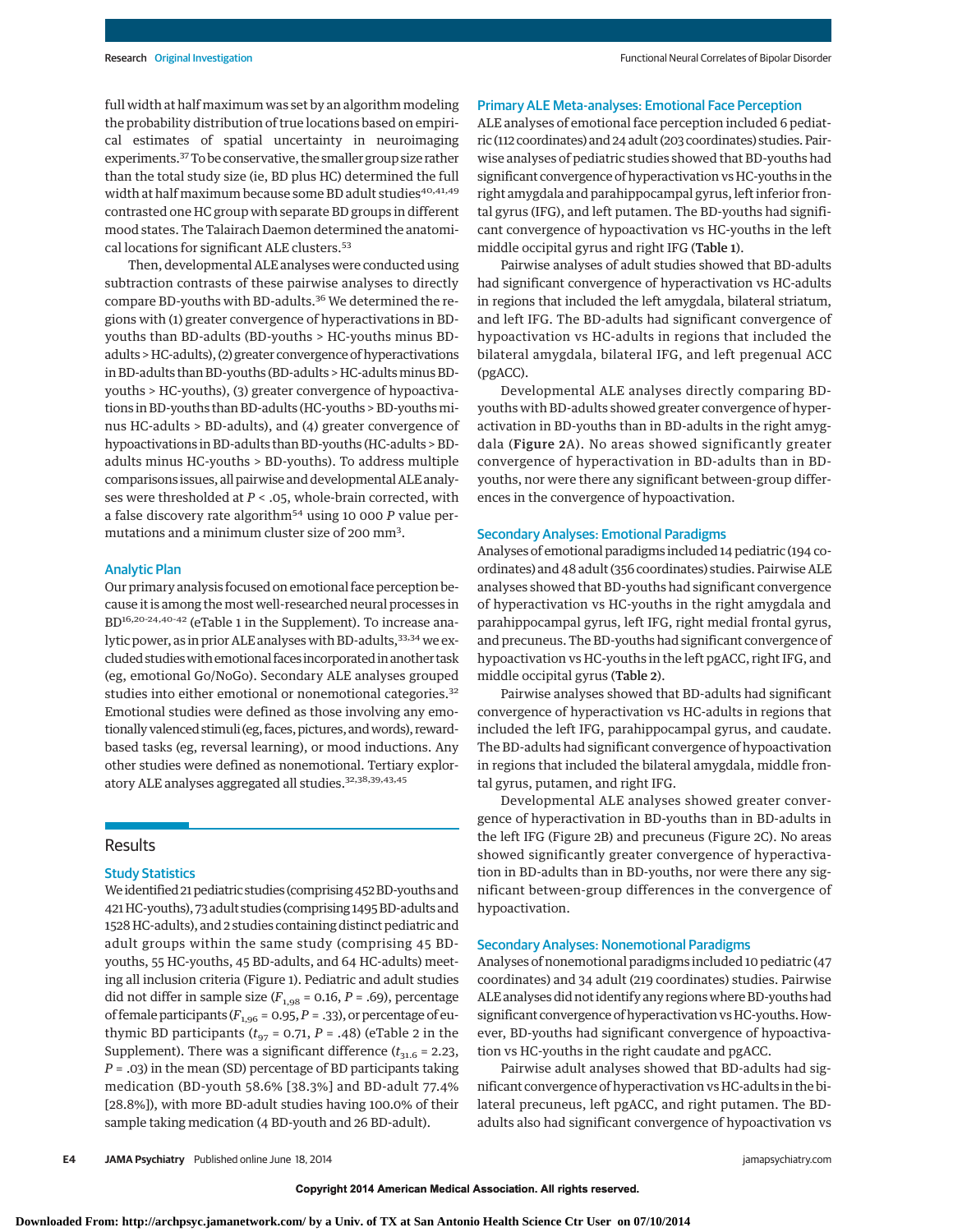Table 1. Activation Likelihood Estimation Meta-analyses Results for Emotional Face Perception Tasks Comparing Participants With Bipolar Disorder (BD) vs Healthy Control (HC) Participants

|                                                                                                       |                                        | <b>Brodmann</b> | <b>Talairach Coordinate</b> |                |                | Cluster Size,   | <b>Extrema</b> |  |
|-------------------------------------------------------------------------------------------------------|----------------------------------------|-----------------|-----------------------------|----------------|----------------|-----------------|----------------|--|
| <b>Brain Side</b>                                                                                     | <b>Brain Region</b>                    | Area            | X                           | y              | z              | mm <sup>3</sup> | Value          |  |
| <b>Pairwise Analyses</b>                                                                              |                                        |                 |                             |                |                |                 |                |  |
| BD-youths > HC-youths                                                                                 |                                        |                 |                             |                |                |                 |                |  |
| R                                                                                                     | Amygdala                               | <b>NA</b>       | 26                          | $-4$           | $-12$          | 1496            | 0.015          |  |
| L                                                                                                     | <b>IFG</b>                             | 47              | $-30$                       | 18             | $-8$           | 824             | 0.016          |  |
| R                                                                                                     | Parahippocampal gyrus                  | 35              | 20                          | $-26$          | $-14$          | 384             | 0.012          |  |
| L                                                                                                     | Putamen                                | <b>NA</b>       | $-28$                       | $-10$          | $-8$           | 384             | 0.011          |  |
| HC-youths > BD-youths                                                                                 |                                        |                 |                             |                |                |                 |                |  |
| L                                                                                                     | Middle occipital gyrus                 | 19              | $-40$                       | $-80$          | $\overline{4}$ | 520             | 0.011          |  |
| R                                                                                                     | <b>IFG</b>                             | 47              | 40                          | 20             | $-4$           | 440             | 0.008          |  |
| BD-adults > HC-adults                                                                                 |                                        |                 |                             |                |                |                 |                |  |
| L                                                                                                     | Amygdala                               | <b>NA</b>       | $-22$                       | $-4$           | $-12$          | 2016            | 0.014          |  |
| ${\sf R}$                                                                                             | Pallidus                               | <b>NA</b>       | 18                          | $-8$           | $-8$           | 1616            | 0.027          |  |
| R.                                                                                                    | Dorsal anterior cingulate<br>cortex    | 32              | 10                          | 28             | 22             | 776             | 0.012          |  |
| L                                                                                                     | <b>IFG</b>                             | 46              | $-32$                       | 30             | 18             | 760             | 0.012          |  |
| R                                                                                                     | Putamen                                | <b>NA</b>       | 20                          | $\overline{2}$ | 8              | 496             | 0.017          |  |
| L                                                                                                     | Caudate                                | <b>NA</b>       | $-16$                       | 16             | 19             | 440             | 0.013          |  |
| HC-adults > BD-adults                                                                                 |                                        |                 |                             |                |                |                 |                |  |
| R                                                                                                     | Middle FG                              | 8               | 38                          | 16             | 42             | 1680            | 0.014          |  |
| R                                                                                                     | Amygdala                               | <b>NA</b>       | 22                          | $-4$           | $-12$          | 1360            | 0.018          |  |
| L                                                                                                     | Pregenual anterior cingulate<br>cortex | 24              | $-2$                        | 36             | $\bf 0$        | 1208            | 0.015          |  |
| R                                                                                                     | Insula                                 | 13              | 32                          | 24             | 10             | 984             | 0.021          |  |
| L                                                                                                     | Amygdala                               | <b>NA</b>       | $-22$                       | $\overline{0}$ | $-22$          | 960             | 0.015          |  |
| R                                                                                                     | Superior temporal gyrus                | 38              | 32                          | 12             | $-22$          | 880             | 0.021          |  |
| R                                                                                                     | <b>IFG</b>                             | 47              | 34                          | 32             | $-4$           | 680             | 0.013          |  |
| L                                                                                                     | <b>IFG</b>                             | 47              | $-46$                       | 32             | $-8$           | 624             | 0.022          |  |
| R.                                                                                                    | Putamen                                | <b>NA</b>       | 24                          | $\overline{4}$ | $\overline{2}$ | 616             | 0.013          |  |
| R                                                                                                     | Caudate                                | <b>NA</b>       | $\,8\,$                     | 8              | $-2$           | 592             | 0.017          |  |
| L                                                                                                     | Middle FG                              | 6               | $-30$                       | $\overline{0}$ | 44             | 408             | 0.013          |  |
| R                                                                                                     | Midcingulate                           | 32              | 18                          | 8              | 38             | 320             | 0.011          |  |
| <b>Developmental Contrasts</b>                                                                        |                                        |                 |                             |                |                |                 |                |  |
| BD-youths > HC-youths minus BD-adults ><br>HC-adults                                                  |                                        |                 |                             |                |                |                 |                |  |
| R                                                                                                     | Amygdala                               | <b>NA</b>       | 28                          | $-6$           | $-10$          | 512             | 2.968          |  |
| Abbreviations: FG, frontal gyrus; IFG, inferior frontal gyrus; L, left; NA, not applicable; R, right. |                                        |                 |                             |                |                |                 |                |  |

HC-adults in the bilateral IFG, putamen, and posterior visual perception regions (eTable 3 in the Supplement).

Developmental ALE analyses showed significantly greater convergence of hypoactivation in BD-youths than BD-adults in the right pgACC (Figure 2D). No areas showed significantly greater convergence of hypoactivation in BD-adults than in BDyouths, nor were there any significant between-group differences in the convergence of hyperactivation.

# Tertiary Analyses: All Paradigms

Analyses from all task paradigms included 24 pediatric (241 coordinates) and 82 adult (575 coordinates) studies. Pairwise ALE analyses showed that BD-youths had significant convergence of hyperactivation vs HC-youths in regions that included the right amygdala, left PFC, and precuneus. The BD-youths had

significant convergence of hypoactivation vs HC-youths in regions that included the right pgACC and caudate.

Pairwise ALE analyses showed that BD-adults had significant convergence of hyperactivation vs HC-adults in regions that included the left pgACC, left IFG, and right pallidus. The BD-adults had significant convergence of hypoactivation vs HCadults in regions that included the bilateral putamen, bilateral IFG, and right lingual gyrus and inferior parietal lobe (eTable 4 in the Supplement).

Developmental ALE analyses showed significantly greater convergence of hypoactivation in BD-youths than BD-adults in the right pgACC (Figure 2E). No areas showed significantly greater convergence of hypoactivation in BD-adults than in BDyouths, nor were there any significant between-group differences in the convergence of hyperactivation.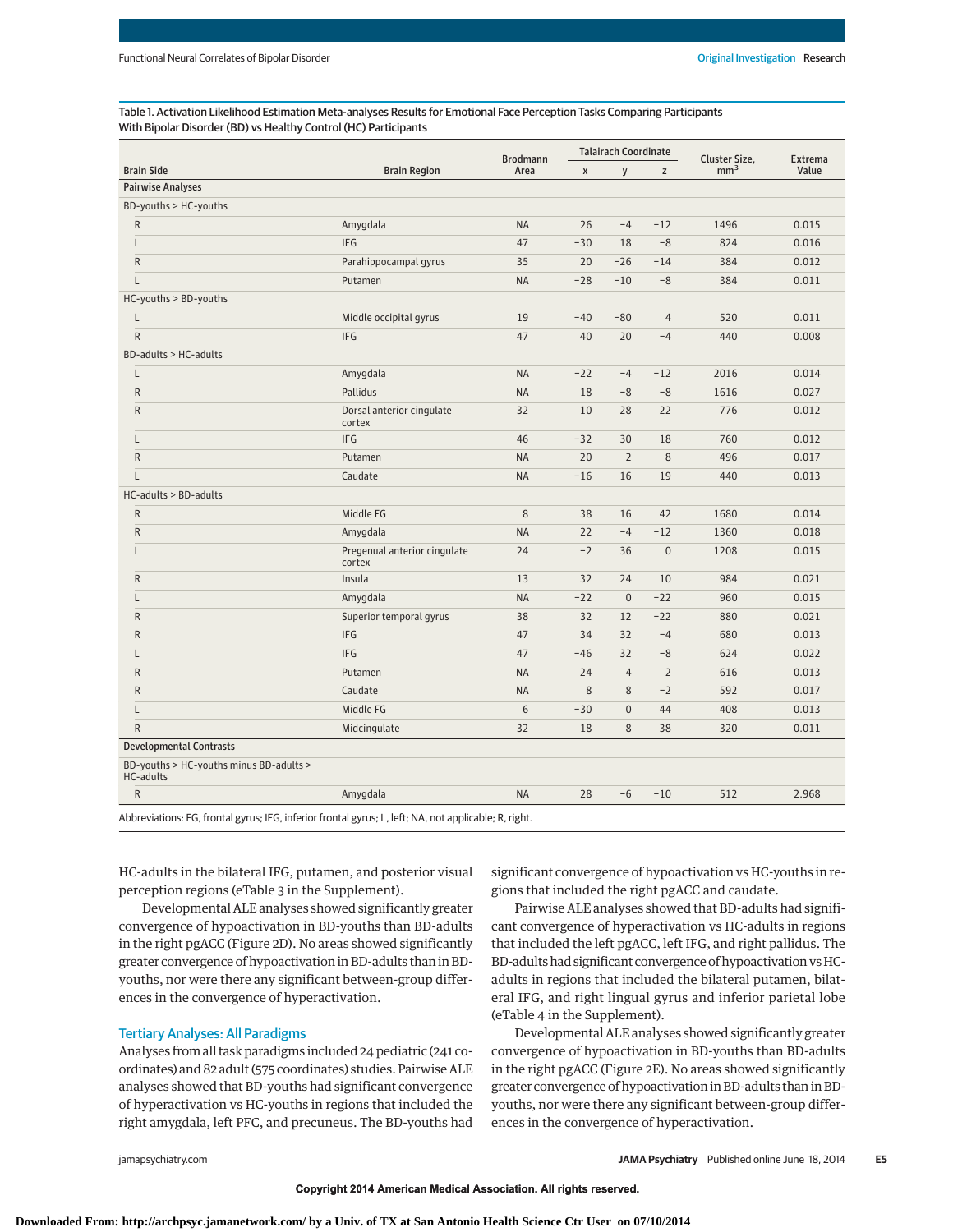



A, Greater convergence of hyperactivation in youths with bipolar disorder (BD-youths) than adults with bipolar disorder (BD-adults) in the emotional face perception tasks contrast (x = 28, y = −6, z = −10; right amygdala cluster size, 512 mm<sup>3</sup>). B, Greater convergence of hyperactivation in BD-youths than BD-adults in the emotional tasks contrast (x = −34, y = 16, z = −8; left inferior frontal gyrus cluster size, 392 mm<sup>3</sup>). C, Greater convergence of hyperactivation in BD-youths than BD-adults in the emotional tasks contrast (x = −31, y = 18, z = −9; left precuneus cluster size, 344 mm<sup>3</sup>). D, Greater convergence of hypoactivation in BD-youths than BD-adults in the nonemotional tasks contrast  $(x = 9, y = 36, z = 7$ ; right pregenual anterior cingulate cortex cluster size, 728 mm<sup>3</sup>). E, Greater convergence of hypoactivation in BD-youths than BD-adults in the contrast that included data from all tasks  $(x = 8, y = 40, z = 12;$  right pregenual anterior cingulate cortex cluster size, 664 mm<sup>3</sup>). The right side of all coronal and axial images corresponds to the right side of the brain. All images are thresholded at  $P < .05$ , whole-brain corrected.

# **Discussion**

Our study, the first developmental ALE meta-analysis to date to directly compare pediatric with adult BD fMRI studies, has several important findings. First, during emotional face perception BD-youths showed greater convergence of right amygdala hyperactivation than BD-adults. Second, in response to emotional stimuli, BD-youths had greater convergence of hyperactivation in the left IFG and left precuneus than BDadults. Third, during nonemotional tasks and across all paradigms, BD-youths had greater convergence of hypoactivation in the right pgACC than BD-adults. Our findings suggest potentially unique neurodevelopmental alterations associated with BD in youths vs adults that require further study to determine their longitudinal progress and if they may be used to improve diagnosis or treatment.

Greater convergence of amygdala hyperactivation in BDyouths than in BD-adults during emotional face perception aligns with several prior studies. Most important, we independently replicated the 2012 finding by Kim et al<sup>16</sup> of increased right amygdala activation to emotional faces among BDyouths vs both BD-adults and HC-youths, which was excluded from our present meta-analysis because their data were not reported in x, y, z coordinate space. Our result also aligns with a prior qualitative comparison of pediatric and adult BD fMRI studies that found more amygdala hyperactivation in BDyouths than in BD-adults during emotional face perception.42 Although other mental illnesses (eg, depression, anxiety, and schizophrenia) also exhibit amygdala alterations, 55-58 we note that decreased amygdala size $58-62$  and increased amygdala activation<sup>16,20,21,28</sup> in BD-youths are among the most replicated neuroimaging findings of any disorder or age group. In sum, these results suggest the need for greater study of amygdala hyperactivation in BD-youths in response to emotional faces, potentially as the target of biologically based treatments, including computer-assisted cognitive remediation.<sup>63,64</sup>

Across all emotional paradigms, BD-youths showed greater convergence of IFG and precuneus hyperactivation than BDadults. Both the IFG and precuneus are involved in emotioncognition interaction paradigms as shown in a recent ALE meta-analysis<sup>65</sup> among HCs. Moreover, the IFG facilitates inhibitory control of behavior, including emotional responding, 66 while the precuneus is involved in emotional processing via its roles in attention, autobiographical memory, and social processing.67 The IFG exhibits prolonged neural pruning and myelination well into young adulthood<sup>68,69</sup> and a delayed maturational course in pediatric BD specifically.<sup>60,70,71</sup> BDyouths show greater precuneus gray matter volume than HCyouths, suggesting insufficient pruning and underdevelopment in pediatric BD.<sup>71</sup> Altogether, greater convergence of hyperactivation in the IFG and precuneus among BD-youths vs BD-adults during emotional tasks suggests that these regions have a more significant role in emotion-cognition interactions in BD-youths than in BD-adults. These findings warrant further study, potentially with ecologically valid psychosocial interaction tasks (eg, peer rejection<sup>72</sup>) to explore these alterations' developmental course in BD and their relationship to patients' real-world emotional impairment (eg, family functioning<sup>73</sup>).

During nonemotional tasks, BD-youths had greater convergence of hypoactivation in the right pgACC than BDadults. A similar deficit was detected when all data were included, suggesting a common traitlike deficit present even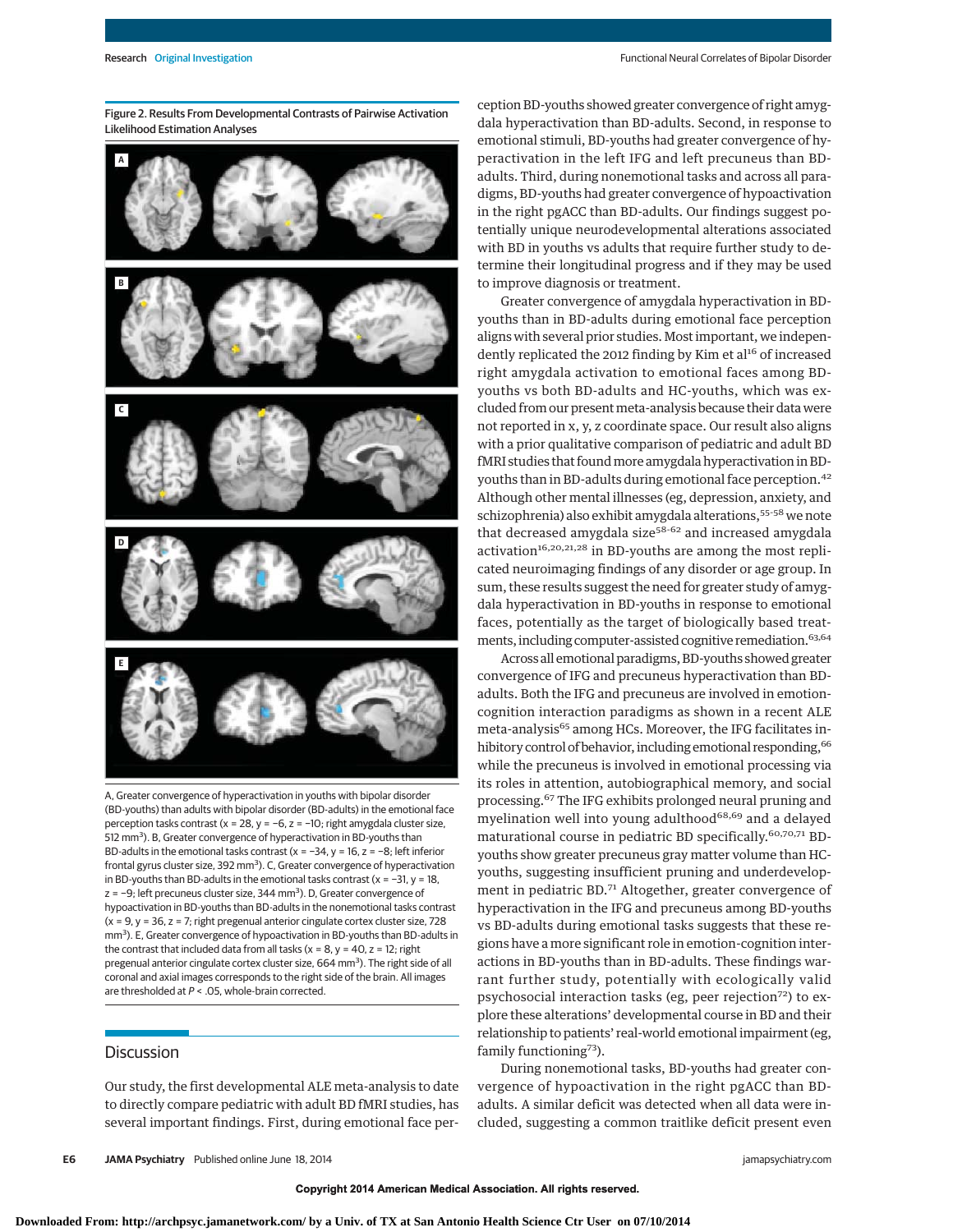Table 2. Activation Likelihood Estimation Meta-analyses Results for Emotional Task Paradigms Comparing Participants With Bipolar Disorder (BD) vs Healthy Control (HC) Participants

|                                                      |                                     | <b>Brodmann</b> | <b>Talairach Coordinate</b> |                | Cluster Size,    | Extrema         |       |
|------------------------------------------------------|-------------------------------------|-----------------|-----------------------------|----------------|------------------|-----------------|-------|
| <b>Brain Side</b>                                    | <b>Brain Region</b>                 | Area            | $\pmb{\mathsf{X}}$          | у              | z                | mm <sup>3</sup> | Value |
| <b>Pairwise Analyses</b>                             |                                     |                 |                             |                |                  |                 |       |
| BD-youths > HC-youths                                |                                     |                 |                             |                |                  |                 |       |
| R                                                    | Amygdala                            | <b>NA</b>       | 24                          | $-4$           | $-10$            | 1768            | 0.018 |
| Г                                                    | <b>IFG</b>                          | 47              | $-30$                       | 18             | $-8$             | 712             | 0.016 |
| Midline                                              | Precuneus                           | $\overline{7}$  | $\bf 0$                     | $-62$          | 58               | 448             | 0.013 |
| R                                                    | pgACC                               | 32              | 10                          | 40             | 10               | 416             | 0.014 |
| R                                                    | <b>Medial FG</b>                    | 10              | $\overline{4}$              | 64             | 16               | 360             | 0.013 |
| L                                                    | Putamen                             | <b>NA</b>       | $-28$                       | $-10$          | $-8$             | 272             | 0.011 |
| R                                                    | Parahippocampal gyrus               | 35              | 20                          | $-26$          | $-14$            | 248             | 0.012 |
| ${\sf R}$                                            | Cingulate                           | 24              | 12                          | 12             | 30               | 224             | 0.011 |
| HC-youths > BD-youths                                |                                     |                 |                             |                |                  |                 |       |
| L                                                    | pgACC                               | 24              | $-4$                        | 28             | 10               | 536             | 0.011 |
| L                                                    | Middle occipital gyrus              | 19              | $-40$                       | $-80$          | $\overline{4}$   | 432             | 0.011 |
| ${\sf R}$                                            | <b>IFG</b>                          | 47              | 40                          | 20             | $-4$             | 344             | 0.008 |
| BD-adults > HC-adults                                |                                     |                 |                             |                |                  |                 |       |
| ${\sf R}$                                            | Pallidus                            | <b>NA</b>       | 18                          | $-8$           | $-8$             | 5256            | 0.028 |
| L                                                    | <b>Uncus</b>                        | 34              | $-22$                       | $\overline{2}$ | $-20$            | 2896            | 0.016 |
| L                                                    | Middle FG                           | 47              | $-44$                       | 32             | $-2$             | 2296            | 0.030 |
| R                                                    | Dorsal anterior cingulate<br>cortex | 32              | $8\phantom{1}$              | 28             | 22               | 1072            | 0.013 |
| R                                                    | Claustrum                           | <b>NA</b>       | 36                          | $-18$          | $\,8\,$          | 432             | 0.017 |
| R                                                    | Caudate                             | <b>NA</b>       | $8\phantom{1}$              | 8              | $-2$             | 416             | 0.015 |
| R                                                    | Insula                              | 13              | 38                          | 8              | $-6$             | 408             | 0.017 |
| L                                                    | <b>IFG</b>                          | 46              | $-32$                       | 30             | 16               | 408             | 0.012 |
| L                                                    | pgACC                               | 32              | $-16$                       | 42             | $\boldsymbol{0}$ | 344             | 0.015 |
| L                                                    | Caudate                             | <b>NA</b>       | $-16$                       | 16             | 18               | 272             | 0.013 |
| HC-adults > BD-adults                                |                                     |                 |                             |                |                  |                 |       |
| ${\sf R}$                                            | Middle FG                           | 9               | 50                          | 12             | 30               | 1792            | 0.018 |
| L                                                    | Amygdala                            | <b>NA</b>       | $-24$                       | $\mathbf{0}$   | $-22$            | 1568            | 0.020 |
| R                                                    | Amygdala                            | <b>NA</b>       | 22                          | $-4$           | $-12$            | 1408            | 0.018 |
| L                                                    | <b>IFG</b>                          | 47              | $-46$                       | 32             | $-8$             | 1064            | 0.023 |
| R                                                    | Putamen                             | <b>NA</b>       | 24                          | 6              | $\boldsymbol{0}$ | 984             | 0.017 |
| R                                                    | Superior temporal gyrus             | 38              | 32                          | 12             | $-22$            | 928             | 0.021 |
| L                                                    | pgACC                               | 24              | $-2$                        | 36             | $\boldsymbol{0}$ | 912             | 0.015 |
| R                                                    | Insula                              | 13              | 32                          | 24             | 10               | 792             | 0.021 |
| R                                                    | Middle temporal gyrus               | 21              | 56                          | $-10$          | $-6$             | 760             | 0.016 |
| R                                                    | Lingual gyrus                       | 18              | 18                          | $-82$          | $-6$             | 592             | 0.017 |
| $\mathsf R$                                          | Caudate                             | <b>NA</b>       | $\,8\,$                     | $\,8\,$        | $-2$             | 544             | 0.017 |
| R                                                    | $\ensuremath{\mathsf{IFG}}$         | 47              | 34                          | 32             | $-4$             | 456             | 0.014 |
| L                                                    | Putamen                             | NA              | $-18$                       | 10             | $\boldsymbol{0}$ | 416             | 0.014 |
| L                                                    | Middle FG                           | $\,$ 6 $\,$     | $-30$                       | $\pmb{0}$      | $44\,$           | 288             | 0.013 |
| R                                                    | Midcingulate                        | 32              | 18                          | 8              | 38               | 280             | 0.012 |
| <b>Developmental Contrasts</b>                       |                                     |                 |                             |                |                  |                 |       |
| BD-youths > HC-youths minus BD-adults ><br>HC-adults |                                     |                 |                             |                |                  |                 |       |
| L                                                    | IFG                                 | 47              | $-34$                       | 16             | $-8$             | 392             | 3.011 |
| L                                                    | Precuneus                           | $7\overline{ }$ | $-1$                        | $-59$          | 59               | 344             | 3.011 |

Abbreviations: FG, frontal gyrus; IFG, inferior frontal gyrus; L, left; NA, not applicable; pgACC, pregenual anterior cingulate cortex; R, right.

during emotional tasks. The pgACC mediates activity between dorsal cognitive control prefrontal regions and ventral emotional regulatory regions,74 so this deficit may reflect an

altered balance of cognitive and emotional activity in BDyouths. Bipolar disorder-youths show persistent cognitive difficulties even after several years of neural development and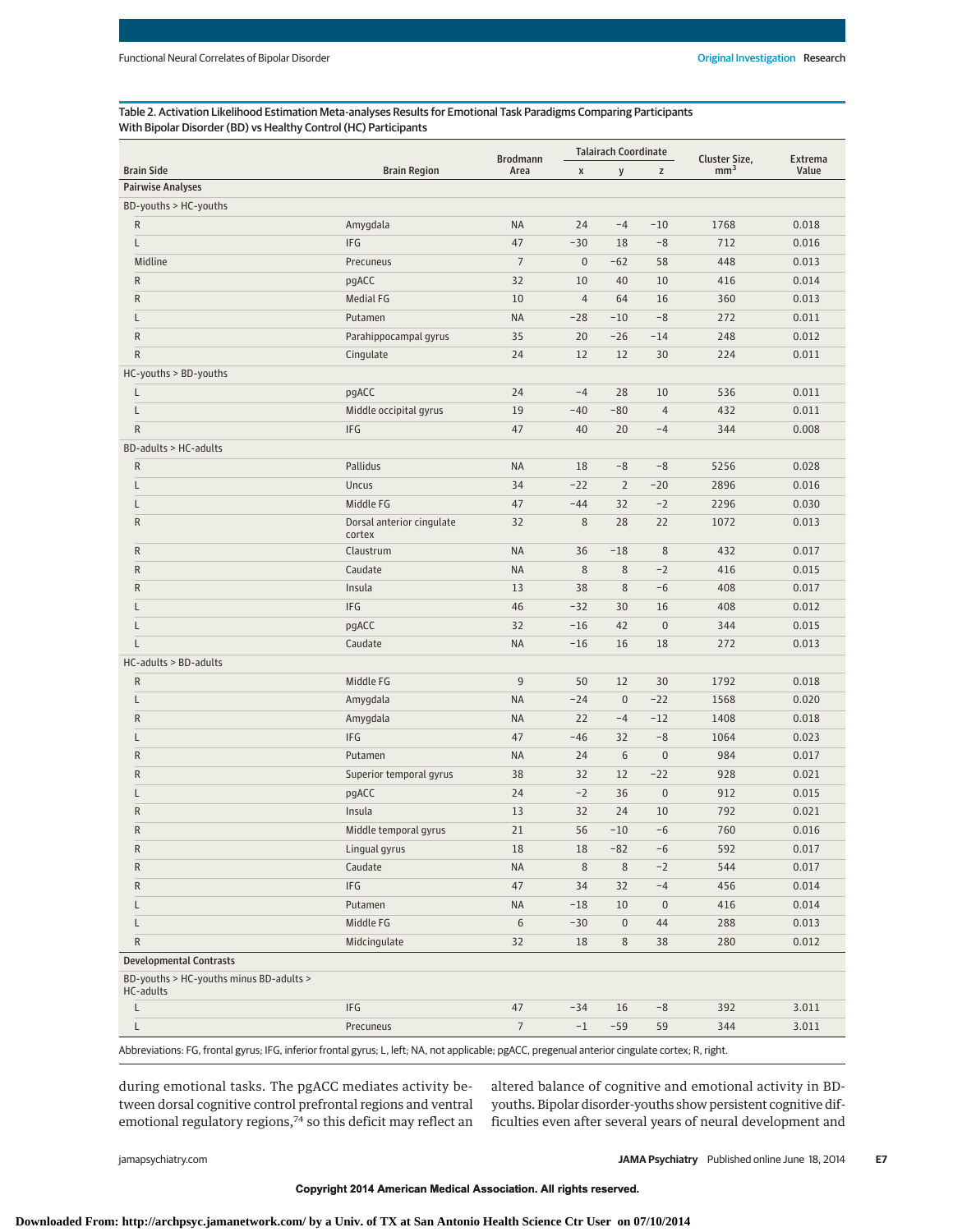mood symptom abatement,<sup>13</sup> so this pgACC activation deficit could underlie the cognitive control deficits that persist as BDyouths develop into adults. Further studies directly comparing youths and adults with BD on cognitively challenging and ecologically realistic paradigms (ie, similar to school or work) could reveal whether these alterations represent a persistent marker of cognitive dysfunction in BD.

As in a previous BD fMRI meta-analysis,  $32$  some regions (eg, the putamen) showed a convergence in both hyperactivations and hypoactivations vs HCs, particularly in BD-adults. While this may seem inconsistent, ALE evaluates the convergence of activations across studies, unlike individual fMRI studies whereby 2-group contrasts should produce either hyperactivation or hypoactivation in each brain region. Therefore, the convergence of both hyperactivation and hypoactivation in the same region may result from sufficient numbers of published studies supporting both positions. Despite differences in the direction of activation, these regions reliably differed from HCs, suggesting that they represent important targets for future longitudinal BD neuroimaging studies to examine their role in developmental change, illness progression, and treatment effects.

Our study has several limitations. These include (1) publication bias, (2) participant factors (eg, mood state, medication status, and psychiatric comorbidity), (3) a dichotomous categorization of pediatric vs adult studies, and (4) few pediatric BD studies evaluating language, memory, or social processing.

Addressing these limitations, first ALE relies on published data and is subject to publication bias. Although unable to include unpublished studies, we maximized our yield of published studies by using PsycINFO to confirm our PubMed search, yielding 102 additional studies not found by PubMed. None met our inclusion criteria, suggesting a thorough search. Also, because ALE is a coordinate-basedmeta-analysis, we had to exclude studies not reporting results in 3-dimensional coordinate space.

Second, several important factors, including mood state, medication status, and psychiatric comorbidity, are beyond the scope of our ALE meta-analysis because GingerALE does not allow covariates. To address this concern, pediatric and adult studies showed no significant differences in sample size, sex ratio, or mood state, although more adult than pediatric BD participants were taking medication. With respect to BD subtype, pediatric (15.6%) and adult (7.0%) studies did not significantly differ in their percentages of participantswith bipolar II disorder ( $t_{84}$  = 1.47, P = .15). Six participants with BD not otherwise specified were included in the context of 2 pediatric BD fMRI studies, both aggregated with a predominately bipolar I disorder sample. Several other important factors germane to BD were also beyond the scope of our analyses because few

fMRI studies report them or address retrospective recall bias inherent in their assessment (eg, BD onset or illness duration, severity or number of mood episodes, lifetime medication exposure, and substance use disorders).

Third, we used a dichotomous cutoff for pediatric vs adult studies, which is required for the subtraction contrasts used by any ALE meta-analyses examining developmental alterations associated with neuropsychiatric illness. This cutoff is commonly used in institutional review board regulation of research and bifurcates most published studies into pediatric vs adult regardless of technique (MRI, treatment, etc). Nevertheless, pioneering longitudinal MRI studies (eg, by Giedd et al<sup>68</sup> and by Gogtay et al<sup>69</sup>) have demonstrated that neural development continues throughout young adulthood.

One approach to address these 3 limitations would be to conduct amega-analysiswhereby original fMRI data are pooled and reanalyzed. Our present ALE results could guide a priori hypotheses about particular brain regions. Age could be evaluated as both a dichotomous and continuous factor. Individual participants'MRI data could be excluded to address participant or study factors (eg, the few participants with BD not otherwise specified, behavioral performance, or MRI scanner strength). However, a mega-analysis would still be subject to publication bias and issues of data sharing and quality control.<sup>29</sup> Longitudinal fMRI studies whereby BD participants are imaged annually from childhood through adulthood could also address these limitations but would require time because aging cannot be hastened.

Fourth, we note the relative dearth of BD-youth studies assessing language, memory, and social processing, which limited direct comparisons with BD-adults. This gap is fertile ground for future research.42

# Conclusions

Our results underscore important differences between pediatric and adult BD in amygdala, inferior PFC, and precuneus responses to emotional information and in pgACC responses to cognitive challenge. They also reveal numerous common regions exhibiting functional abnormalities in both age groups, including ventral PFC, amygdala, striatum, and posterior visual perception areas. Further cross-sectional fMRI studies involving groups of BD-youths and BD-adults comparedwith agematched HCs, as well as longitudinal neuroimaging studies following up BD-youths as they become adults, are needed to provide more information about the developmental progression of neural alterations associated with BD, which may ultimately aid biologically based approaches to diagnosis and treatment for BD.

#### ARTICLE INFORMATION

**Submitted for Publication:** November 20, 2013; final revision received March 1, 2014; accepted April 5, 2014.

**Published Online:** June 18, 2014. doi:10.1001/jamapsychiatry.2014.660. had full access to all the data in the study and take responsibility for the integrity of the data and the accuracy of the data analysis. Study concept and design: All authors. Acquisition, analysis, or interpretation of data: All authors. Drafting of the manuscript: Wegbreit, Dickstein.

**Author Contributions:** Drs Wegbreit and Dickstein

Critical revision of the manuscript for important intellectual content: All authors. Statistical analysis: Wegbreit, Dickstein. Obtained funding: Wegbreit, Dickstein. Administrative, technical, or material support: Cushman, Puzia, Weissman, Kim. Study supervision: Wegbreit, Laird, Dickstein.

**E8 JAMA Psychiatry** Published online June 18, 2014 jamapsychiatry.com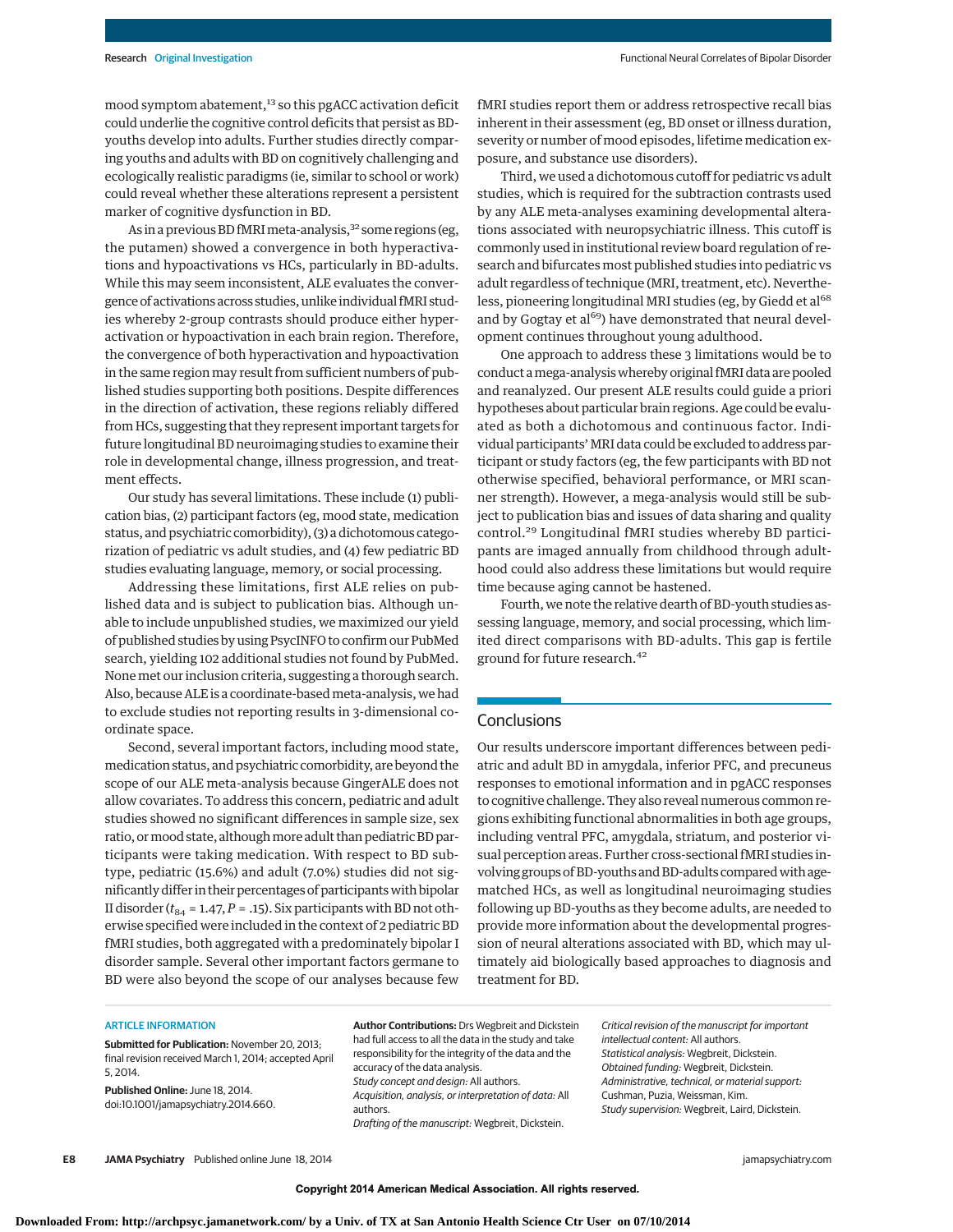**Funding/Support:** Dr Wegbreit is supported by grant 5T32-MH019927-20 from the National Institutes of Health. Dr Laird is supported by grants R01-MH074457 and R01-MH084812 from the National Institutes of Health. Mss Cushman, Puzia, and Weissman and Drs Kim and Dickstein are supported by grants 5R01-MH087513, 1R21-MH096850, 1R01-MH099703, and 5R01-MH092450 from the National Institutes of Health, although the present study was not part of any of these grants.

**Role of the Sponsor:** The funding source had no role in the design and conduct of the study; collection, management, analysis, and interpretation of the data; preparation, review, or approval of the manuscript; and decision to submit the manuscript for publication.

#### **REFERENCES**

**1**. Merikangas KR, Akiskal HS, Angst J, et al. Lifetime and 12-month prevalence of bipolar spectrum disorder in the National Comorbidity Survey replication. Arch Gen Psychiatry. 2007;64 (5):543-552.

**2**. Merikangas KR, Jin R, He JP, et al. Prevalence and correlates of bipolar spectrum disorder in the World Mental Health Survey Initiative. Arch Gen Psychiatry. 2011;68(3):241-251.

**3**. Kleinman L, Lowin A, Flood E, Gandhi G, Edgell E, Revicki D. Costs of bipolar disorder. Pharmacoeconomics. 2003;21(9):601-622.

**4**. Keck PE Jr, Kessler RC, Ross R. Clinical and economic effects of unrecognized or inadequately treated bipolar disorder. J Psychiatr Pract. 2008;14 (2)(suppl 2):31-38.

**5**. Leboyer M, Henry C, Paillere-Martinot ML, Bellivier F. Age at onset in bipolar affective disorders: a review. Bipolar Disord. 2005;7(2):111- 118.

**6**. Scott EM, Hermens DF, Naismith SL, et al. Distinguishing young people with emerging bipolar disorders from those with unipolar depression. J Affect Disord. 2013;144(3):208-215.

**7**. Blader JC, Carlson GA. Increased rates of bipolar disorder diagnoses among U.S. child, adolescent, and adult inpatients, 1996-2004. Biol Psychiatry. 2007;62(2):107-114.

**8**. Moreno C, Laje G, Blanco C, Jiang H, Schmidt AB, Olfson M. National trends in the outpatient diagnosis and treatment of bipolar disorder in youth. Arch Gen Psychiatry. 2007;64(9):1032-1039.

**9**. Holtmann M, Duketis E, Poustka L, Zepf FD, Poustka F, Bölte S. Bipolar disorder in children and adolescents in Germany: national trends in the rates of inpatients, 2000-2007. Bipolar Disord. 2010;12 (2):155-163.

**10**. Escamilla I, Wozniak J, Soutullo CA, Gamazo-Garrán P, Figueroa-Quintana A, Biederman J. Pediatric bipolar disorder in a Spanish sample: results after 2.6 years of follow-up.J Affect Disord. 2011;132(1-2):270-274.

**11**. Hunt JI, Case BG, Birmaher B, et al. Irritability and elation in a large bipolar youth sample: relative symptom severity and clinical outcomes over 4 years.J Clin Psychiatry. 2013;74(1):e110-e117. doi:10 .4088/JCP.12m07874.

**12**. Keenan-Miller D, Peris T, Axelson D, Kowatch RA, Miklowitz DJ. Family functioning, social

impairment, and symptoms among adolescents with bipolar disorder. J Am Acad Child Adolesc Psychiatry. 2012;51(10):1085-1094.

**13**. Pavuluri MN, West A, Hill SK, Jindal K, Sweeney JA. Neurocognitive function in pediatric bipolar disorder: 3-year follow-up shows cognitive development lagging behind healthy youths. J Am Acad Child Adolesc Psychiatry. 2009;48(3):299-307.

**14**. Rizzo CJ, Esposito-Smythers C, Swenson L, et al. Factors associated with mental health service utilization among bipolar youth. Bipolar Disord. 2007;9(8):839-850.

**15**. Hauser M, Galling B, Correll CU. Suicidal ideation and suicide attempts in children and adolescents with bipolar disorder: a systematic review of prevalence and incidence rates, correlates, and targeted interventions. Bipolar Disord. 2013;15(5):507-523.

**16**. Kim P, Thomas LA, Rosen BH, et al. Differing amygdala responses to facial expressions in children and adults with bipolar disorder. Am J Psychiatry. 2012;169(6):642-649.

**17**. Weathers JD, Stringaris A, Deveney CM, et al. A developmental study of the neural circuitry mediating motor inhibition in bipolar disorder. Am J Psychiatry. 2012;169(6):633-641.

**18**. Weathers J, Brotman MA, Deveney CM, et al. A developmental study on the neural circuitry mediating response flexibility in bipolar disorder. Psychiatry Res. 2013;214(1):56-65.

**19**. Adleman NE, Kayser RR, Olsavsky AK, et al. Abnormal fusiform activation during emotional-face encoding assessed with functional magnetic resonance imaging. Psychiatry Res. 2013; 212(2):161-163.

**20**. Rich BA, Vinton DT, Roberson-Nay R, et al. Limbic hyperactivation during processing of neutral facial expressions in children with bipolar disorder. Proc Natl Acad Sci U S A. 2006;103(23):8900-8905.

**21**. Pavuluri MN, Passarotti AM, Harral EM, Sweeney JA. An fMRI study of the neural correlates of incidental versus directed emotion processing in pediatric bipolar disorder. J Am Acad Child Adolesc Psychiatry. 2009;48(3):308-319.

**22**. Altshuler L, Bookheimer S, Townsend J, et al. Regional brain changes in bipolar I depression: a functional magnetic resonance imaging study. Bipolar Disord. 2008;10(6):708-717.

**23**. Keener MT, Fournier JC, Mullin BC, et al. Dissociable patterns of medial prefrontal and amygdala activity to face identity versus emotion in bipolar disorder. Psychol Med. 2012;42(9):1913-1924.

**24**. Malhi GS, Lagopoulos J, Sachdev PS, Ivanovski B, Shnier R, Ketter T. Is a lack of disgust something to fear? a functional magnetic resonance imaging facial emotion recognition study in euthymic bipolar disorder patients. Bipolar Disord. 2007;9(4): 345-357.

**25**. Leibenluft E, Rich BA, Vinton DT, et al. Neural circuitry engaged during unsuccessful motor inhibition in pediatric bipolar disorder. Am J Psychiatry. 2007;164(1):52-60.

**26**. Dickstein DP, Finger EC, Skup M, Pine DS, Blair JR, Leibenluft E. Altered neural function in pediatric bipolar disorder during reversal learning. Bipolar Disord. 2010;12(7):707-719.

**27**. Blumberg HP, Leung HC, Skudlarski P, et al. A functional magnetic resonance imaging study of bipolar disorder: state- and trait-related dysfunction in ventral prefrontal cortices. Arch Gen Psychiatry. 2003;60(6):601-609.

**28**. Chang K, Adleman NE, Dienes K, Simeonova DI, Menon V, Reiss A. Anomalous prefrontalsubcortical activation in familial pediatric bipolar disorder: a functional magnetic resonance imaging investigation. Arch Gen Psychiatry. 2004;61(8):781- 792.

**29**. Costafreda SG. Pooling fMRI data: meta-analysis, mega-analysis and multi-center studies. Front Neuroinform. 2009;3:33. doi: 10.3389/neuro.11.033.2009.

**30**. Wager TD, Lindquist M, Kaplan L. Meta-analysis of functional neuroimaging data: current and future directions. Soc Cogn Affect Neurosci. 2007;2(2):150-158.

**31**. Laird AR, Fox PM, Price CJ, et al. ALE meta-analysis: controlling the false discovery rate and performing statistical contrasts. Hum Brain Mapp. 2005;25(1):155-164.

**32**. Chen CH, Suckling J, Lennox BR, Ooi C, Bullmore ET. A quantitative meta-analysis of fMRI studies in bipolar disorder. Bipolar Disord. 2011;13 (1):1-15.

**33**. Delvecchio G, Fossati P, Boyer P, et al. Common and distinct neural correlates of emotional processing in bipolar disorder and major depressive disorder: a voxel-based meta-analysis of functional magnetic resonance imaging studies. Eur Neuropsychopharmacol. 2012;22(2):100-113.

**34**. Delvecchio G, Sugranyes G, Frangou S. Evidence of diagnostic specificity in the neural correlates of facial affect processing in bipolar disorder and schizophrenia: a meta-analysis of functional imaging studies. Psychol Med. 2013;43 (3):553-569.

**35**. Houenou J, Frommberger J, Carde S, et al. Neuroimaging-based markers of bipolar disorder: evidence from two meta-analyses. J Affect Disord. 2011;132(3):344-355.

**36**. Turkeltaub PE, Eickhoff SB, Laird AR, Fox M, Wiener M, Fox P. Minimizing within-experiment and within-group effects in activation likelihood estimation meta-analyses. Hum Brain Mapp. 2012; 33(1):1-13.

**37**. Eickhoff SB, Laird AR, Grefkes C, Wang LE, Zilles K, Fox PT. Coordinate-based activation likelihood estimation meta-analysis of neuroimaging data: a random-effects approach based on empirical estimates of spatial uncertainty. Hum Brain Mapp. 2009;30(9):2907-2926.

**38**. Dickstein DP, Pescosolido MF, Reidy BL, et al. Developmental meta-analysis of the functional neural correlates of autism spectrum disorders. J Am Acad Child Adolesc Psychiatry. 2013;52(3):279, e16. doi:10.1016/j.jaac.2012.12.012.

**39**. Cortese S, Kelly C, Chabernaud C, et al. Toward systems neuroscience of ADHD: a meta-analysis of 55 fMRI studies. Am J Psychiatry. 2012;169(10): 1038-1055.

**40**. Hulvershorn LA, Karne H, Gunn AD, et al. Neural activation during facial emotion processing in unmedicated bipolar depression, euthymia, and mania. Biol Psychiatry. 2012;71(7):603-610.

**41**. Van der Schot A, Kahn R, Ramsey N, Nolen W, Vink M. Trait and state dependent functional impairments in bipolar disorder. Psychiatry Res. 2010;184(3):135-142.